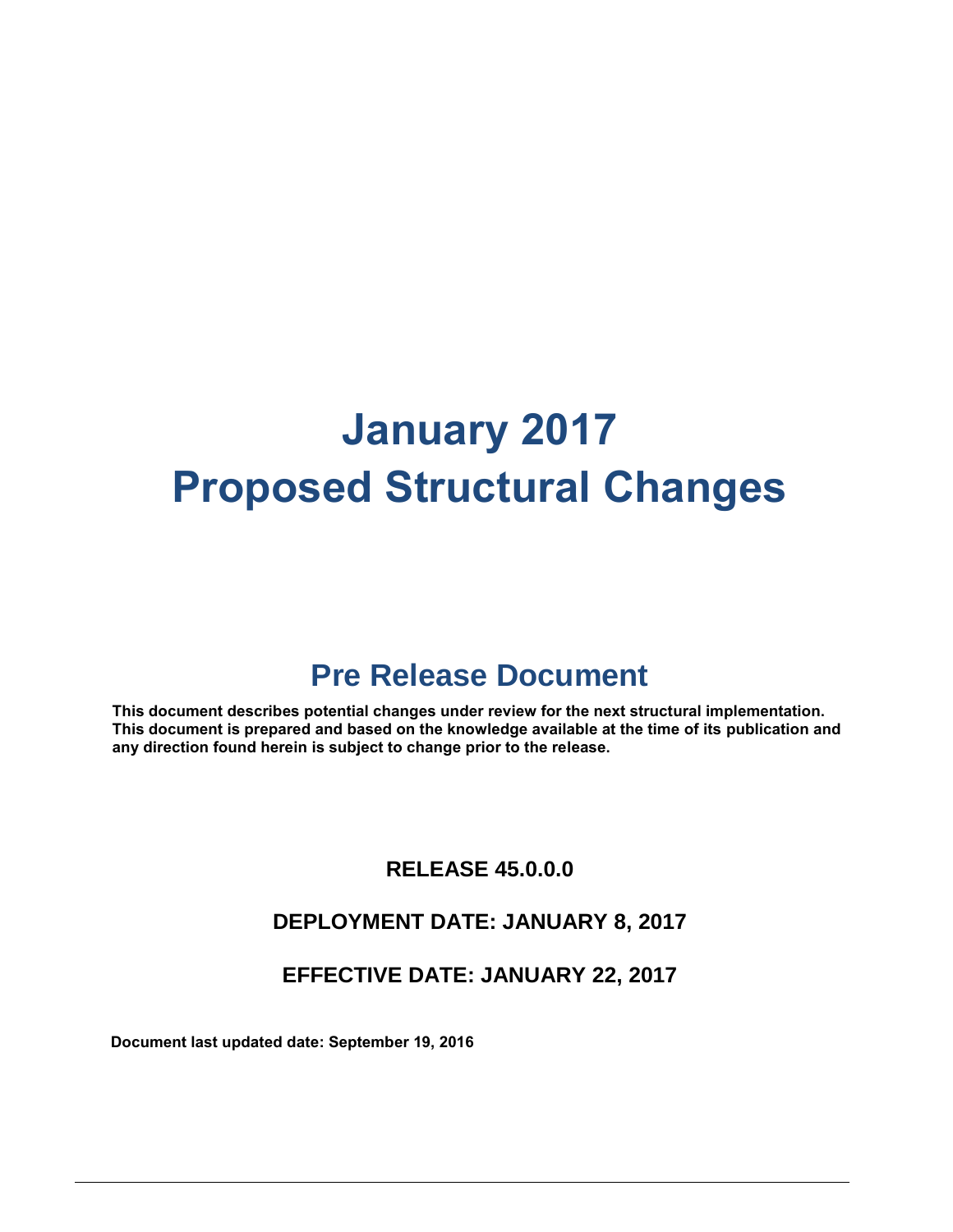The following trademarks are owned by the United States Postal Service:

ACS<sup>®</sup>, CASS™, CASS Certified™, Certified Mail™, DMM<sup>®</sup>, eVS<sup>®</sup>, FAST<sup>®</sup>, First-Class™, First-Class Mail<sup>®</sup>, Full-Service ACS™, IM<sup>®</sup>, IMb™, IMb Tracing™, Intelligent Mail<sup>®</sup>, OneCode ACS<sup>®</sup>, OneCode Solution<sup>®</sup>, PLANET Code<sup>®</sup>, 1<sup>®</sup>, POSTNET™, Postage Statement Wizard<sup>®</sup>, Postal Service™, Priority Mail<sup>®</sup>, Registered Mail™, RIBBS™, Standard Mail®, The Postal Service®, United States Postal Service®, USPS®, USPS.COM<sup>®</sup>, ZIP<sup>®</sup>, ZIP Code™, ZIP + 4<sup>®</sup> and ZIP+4™. This is not a complete list of all Postal trademarks.

Idealliance® Mail.XML ™and Mail.dat™ are registered trademarks of the International Digital Enterprise Alliance, Inc.

Sun™, Sun Microsystems™, and Java™ are trademarks or registered trademarks of Sun Microsystems, Inc.

Microsoft™, Microsoft Windows®, and Microsoft Internet Explorer<sup>®</sup> are registered trademarks of Microsoft Corporation.

All other trademarks used are the property of their respective owners.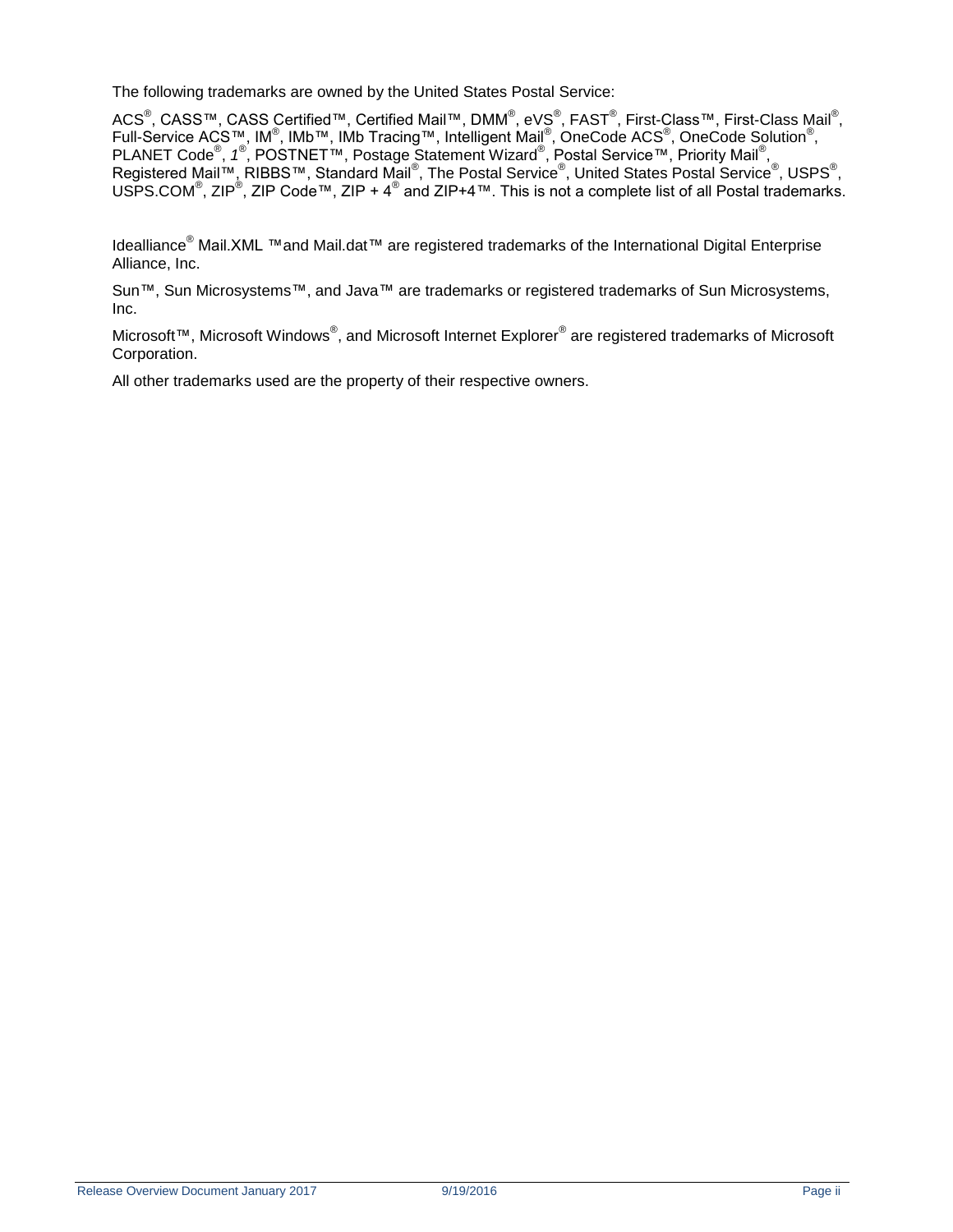### **TABLE OF CONTENTS**

| 8.0 UPDATE WEIGHT LIMIT FOR PIECE PRICING FOR STANDARD MAIL LETTERS AND FLATS  4 |  |
|----------------------------------------------------------------------------------|--|
|                                                                                  |  |
|                                                                                  |  |
| 11.0 ALTERNATE POSTAGE NAME CHANGE TO SHARE MAIL AND PRICE TIER CHANGES 5        |  |
|                                                                                  |  |
|                                                                                  |  |
|                                                                                  |  |
|                                                                                  |  |
|                                                                                  |  |
|                                                                                  |  |
|                                                                                  |  |
|                                                                                  |  |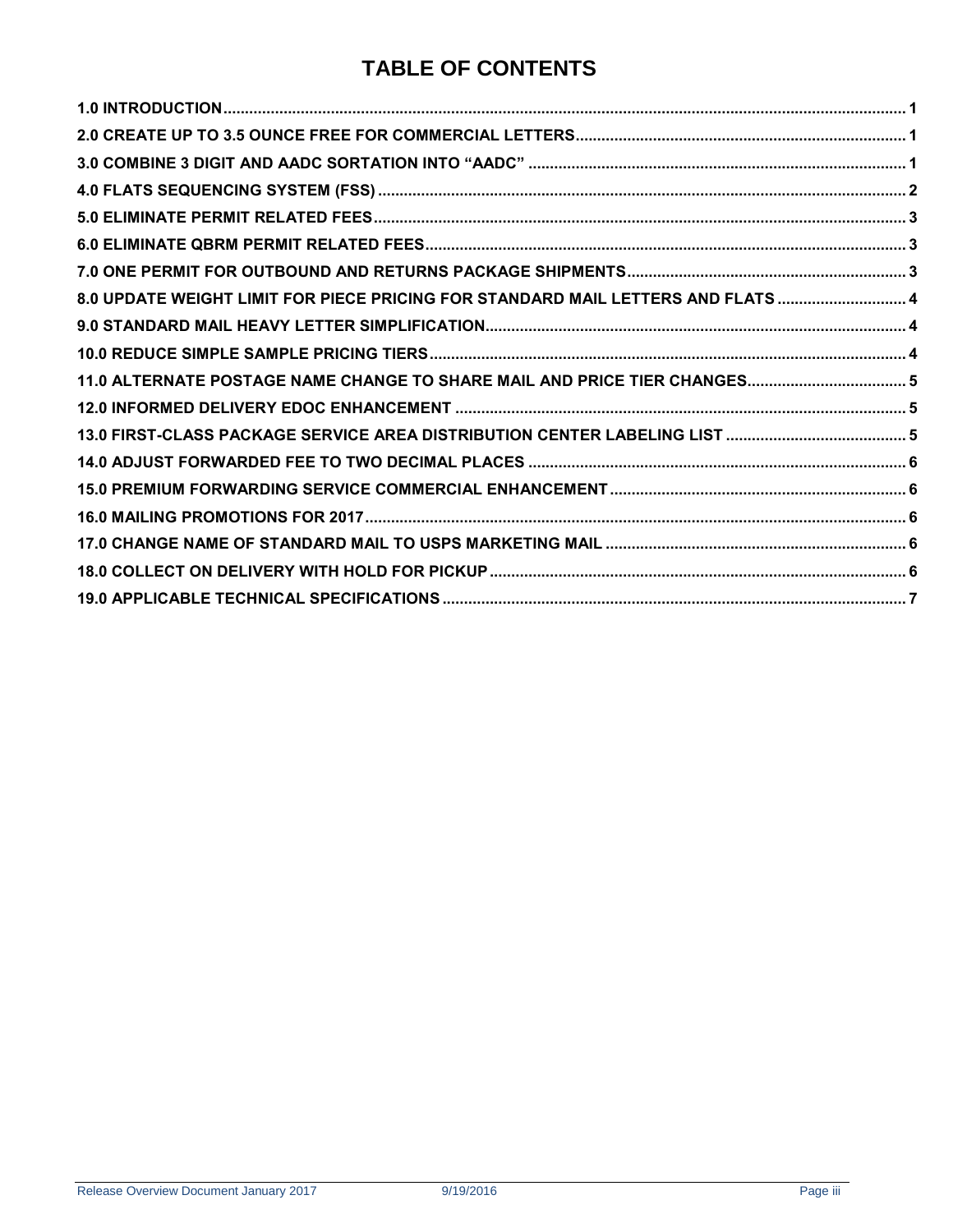### <span id="page-3-0"></span>**1.0 Introduction**

Included in this document are the changes that are under consideration for the next Structural Release scheduled for January 22, 2017. This document describes potential changes under review for the next structural implementation. This document is prepared and based on the knowledge available at the time of its publication and any direction found herein is subject to change prior to the release.

The following sections will outline the changes to Mail.dat, Mail.XML, Shipping Services File and the Postage Statements. Draft postage statements will be posted on Postal Explorer, [http://pe.usps.com.](http://pe.usps.com/)

### <span id="page-3-1"></span>**2.0 Create up to 3.5 ounce free for commercial letters**

The USPS is considering having one price for commercial letters up to 3.5 ounces. This includes First-Class Mail (FCM) Residual letters. This proposal does not include single-piece First-Class Mail retail letters.

Mail.dat changes will include updates to the description field name for FCM letter Residual Preparation Indicator to include the third ounce.

Mail.XML changes will include updates to the description field name for residualPrepType to include the third ounce.

The following postage statements will be updated: First-Class Mail PS Form 3600-FCM.

This change is applicable to First-Class Mail Commercial letters, and Residual Single-Piece letters.

There will be no changes to the Shipping Services File.

### <span id="page-3-2"></span>**3.0 Combine 3 Digit and AADC Sortation into "AADC"**

The USPS is considering combining 3 digit and automated area distribution center (AADC) presorts into "AADC" presort level for commercial First-Class Mail Letters and Cards and Standard Mail letters. Mail preparation changes will include combining 3 Digit (L003) and AADC (L801) into the L801 AADC sortation and removing the L003 labeling list. This change is applicable to Standard Mail (Regular and Nonprofit) Automation letters, First-Class Mail Automation Postcards, Automation letters and Roundtrip DVD, CD, or Other Disc Mail Automation letters.

The labeling lists will be published and updated according to the following schedule:

- November 1, 2016: Initial draft of revised L801. Distributed on Postal Pro and through MTAC
- December 1, 2016: Publish update to L801 as part of the December labeling list product within FAST. Effective January 1, 2017 for mailer use. L003 may not be used after February 1, 2017.
- January 1, 2017: Publish update to L801 as part of the January labeling list product within FAST. L003 will not be in January labeling list. Mailers may still use L003 published in December label list product.
- February 1, 2017: Mailers must use the labeling lists published on January 1, 2017

There will be no structure changes to Mail.dat and Mail.XML.

**Note:** A new error code will be implemented to notify mailers that 3 digit price is no longer supported. The Drop Ship product file containing the updated labeling lists and Mail Direction Files will be made available at the FAST application under Resources link.

There will be changes to the postage statements. The following postage statements will be updated: First-Class Mail PS Form 3600-FCM, Standard Mail PS Form 3602-R and Nonprofit Standard Mail PS Form 3602-N.

There will be no changes to the Shipping Services File.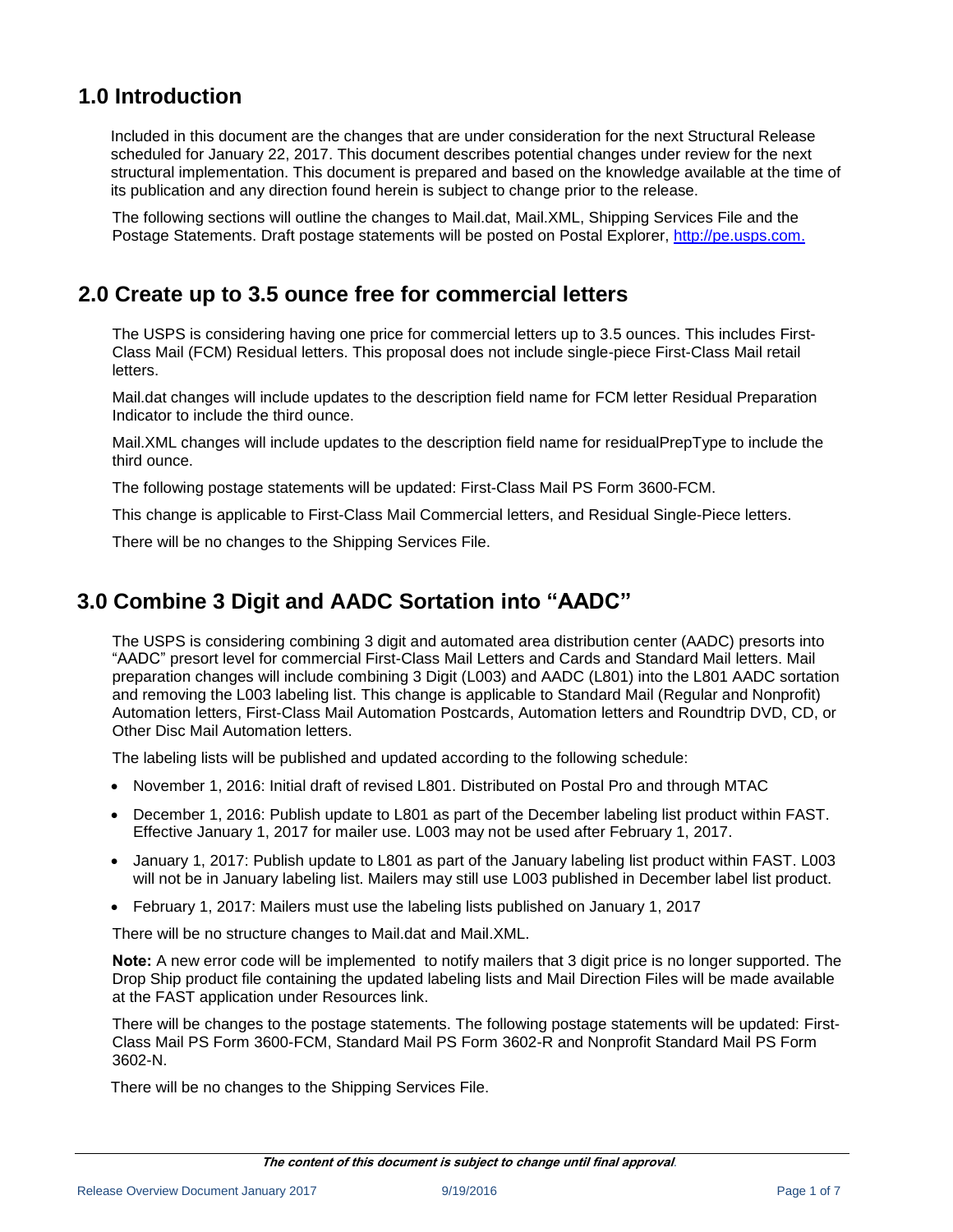### <span id="page-4-0"></span>**4.0 Flats Sequencing System (FSS)**

The USPS is considering eliminating the Flats Sequencing System (FSS) pricing cells from price tables and postage statements. Postage prices for flats will be driven through virtual sortation levels at 3 digit and 5 digit, for both barcoded and non-barcoded and Carrier Route (CR) (BPM only) CR Basic, CR High Density Plus (Std M only), CR High Density, and Saturation (Periodicals only) prices. USPS will manage FSS mail preparation through existing mailing standards and labeling lists as outlined in Domestic Mail Manual (DMM) sections 705 and 708. Every piece in an FSS bundle must be properly marked (OEL) to determine price and class eligibility.

#### **FSS Scheme bundle prep:**

 There are no changes to current FSS bundle prep rules. All presorted and basic carrier route Standard Mail, presorted and carrier route Bound Printed Matter (BPM), and Periodicals flats must be sorted to FSS schemes.

#### **FSS per Piece Price:**

 There will be changes to FSS per Piece Prices. FSS Scheme per piece price cells will be eliminated. Per piece prices will be determined by piece pre-sort prior to placing in an FSS Scheme bundle.

#### **FSS Scheme pallet prep:**

• There will be no changes to current FSS Scheme pallet prep rules. An FSS scheme pallet, or approved alternate container, must be made when 250 pounds or more of bundles are available for an individual FSS scheme.

#### **FSS Scheme pallet/Destination prices:**

• There will be changes to FSS Scheme pallet destination prices. DFSS price cells will be eliminated. Destination per piece prices will now be determined by entry location (DNDC, DSCF).

**Note:** Pieces prepared in FSS Scheme bundles, placed on FSS Scheme pallets and entered at an FSS location will be eligible for DSCF prices.

#### **FSS Facility pallet prep:**

• There will be no changes to current FSS Facility pallet prep rules. Permitted only for FSS Scheme Bundles prepared for FSS sort plans processed within the same facility. (L006)

#### **FSS Facility pallet/Destination prices:**

• There will be changes to FSS Facility pallet destination prices. DFSS price cells will be eliminated. Destination per piece prices will now be determined by entry location (DNDC, DSCF).

**Note:** Pieces prepared in FSS Scheme bundles, placed on FSS Facility pallets and entered at an FSS location will be eligible for DSCF prices.

#### **FSS Bundle Prices for Periodicals:**

 There will be changes to FSS Bundle prices for Periodicals. FSS price cells for Periodical bundle charges will be eliminated. FSS Scheme bundles placed on FSS Scheme pallets will pay bundle level Carrier Route prices. FSS Scheme bundles placed on FSS Facility pallets will pay bundle level 3-Digit/SCF prices.

#### **FSS Sack and Tray Prices for Periodicals:**

 There will be changes to FSS Sack and Tray prices for Periodicals. FSS price cells for Periodical sack and tray prices will be eliminated. Sacks and trays prepared as FSS Scheme or FSS Facility sacks and trays will pay 3-Digit/SCF tray/sack prices. Entry sack and tray prices for Periodicals will be determined by entry location (DSCF, DADC, DNDC, and Origin).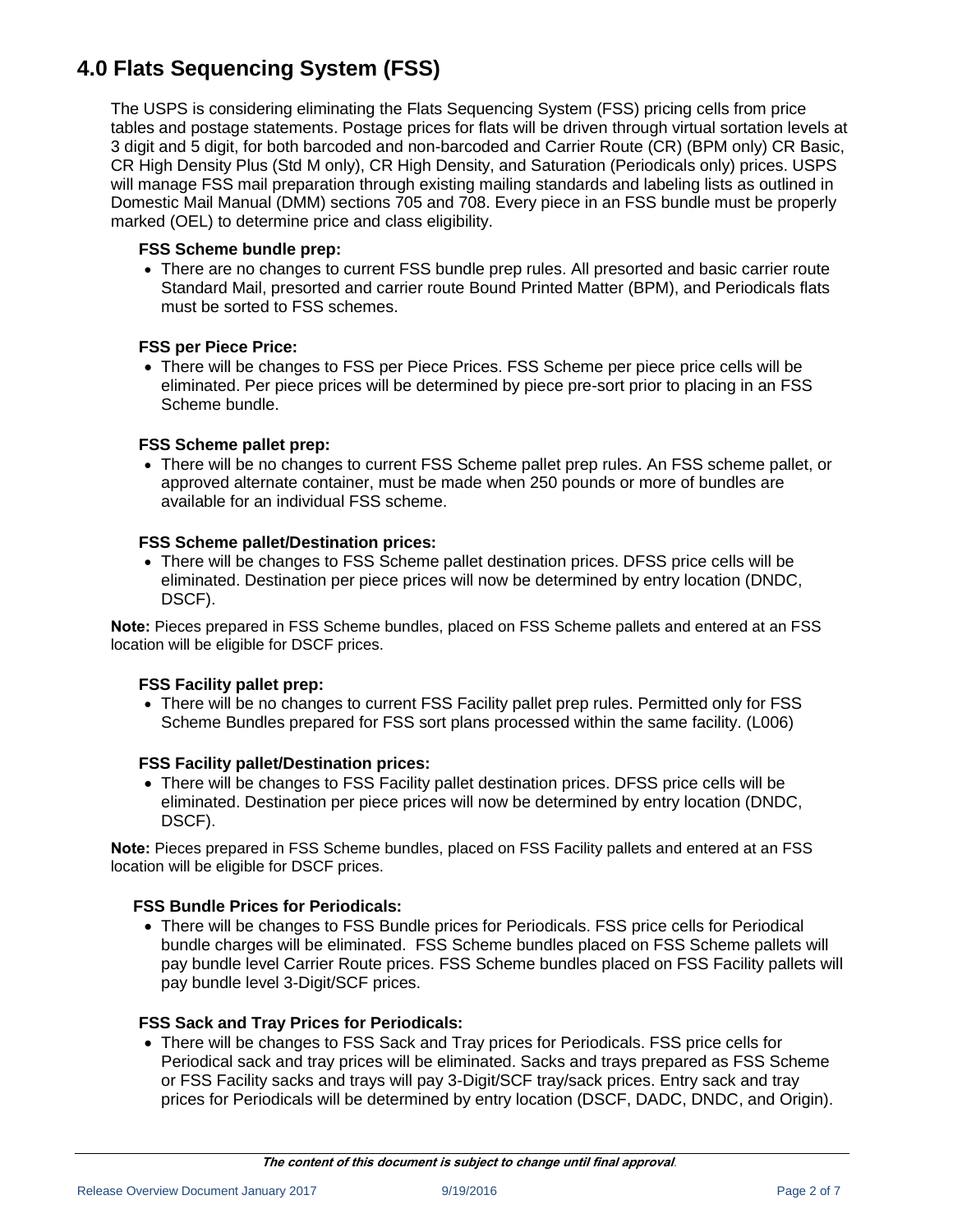#### **FSS Pallet prices for Periodicals:**

 There will be changes to FSS pallet prices for Periodicals. FSS price cells for Periodical pallet prices will be eliminated. Periodical FSS Scheme containers will pay the Carrier Route pallet price. Periodical FSS Facility pallets will pay 3-Digit/SCF pallet prices. Entry pallet prices will be determined by entry location (DSCF, DADC, DNDC, and Origin).

Mail.dat changes will include removal/daggering of the FSS rate categories, zone and destination entry discounts. FSS container level, FSS container entry facility types, and FSS bundle level will continue to be supported. Mailers will be required to identify the FSS facility type when entering mail at an FSS facility.

Mail.XML changes will include removal of the FSS rate categories, zone and destination entry discounts. FSS container level, FSS container entry facility types, and FSS bundle level will continue to be supported. Mailers will be required to identify the FSS facility type when entering mail at an FSS facility.

The following postage statements will be updated: Periodicals PS Form 3541, Standard Mail PS Form 3602-R, Nonprofit Standard Mail PS Form 3602-N, and Package Services PS Form 3605.

There will be no changes to the Shipping Services File.

### <span id="page-5-0"></span>**5.0 Eliminate Permit Related Fees**

The USPS is considering eliminating the one time permit imprint application fee and annual presort/destination entry mailing fees for the following products: Priority Mail Express, Priority Mail, First Class Package Services, Parcel Select, Parcel Select Light Weight, Library Mail (parcels), Media Mail (parcels) and Bound Printed Matter (parcels).

The USPS is considering eliminating the annual Returns Services permit fees and the account maintenance fees for the following products; Merchandise Return Services, USPS Returns (Scan Based Payment) and Parcel Return Services.

- The USPS is considering eliminating the annual permit fees for BRM High-Volume Parcel Invoicing.
	- o BRM Sub-Accounts will be able to pay their annual Maintenance Fee without their Master having paid their annual permit fee.
	- o Basic BRM Parcel invoicing will not require any fees when using a PI/OI Permit defined as a Shipping Services Permit.

There will be no changes to Mail.dat and Mail.XML.

There will be no changes to the postage statements.

There will be no changes to the Shipping Services File.

### <span id="page-5-1"></span>**6.0 Eliminate QBRM Permit Related Fees**

The USPS also is considering eliminating the annual permit fees for BRM customers who use only Qualified Basic Qualified Business Reply Mail and High Volume Qualified Business Reply Mail (QBRM) for letters and cards.

There will be no changes to Mail.dat and Mail.XML.

There will be no changes to the postage statements.

There will be no changes to the Shipping Services File.

### <span id="page-5-2"></span>**7.0 One Permit For Outbound and Returns Package Shipments**

The USPS is considering allowing mailers to utilize one permit for both outbound and inbound package shipments. Mailers will be allowed to use an existing Permit Imprint (PI) permit type for inbound returns products. The following package products are included in this proposal; Priority Mail Express, Priority Mail, First Class Package Services, Bound Printed Matter (Parcels only), Media Mail, Library Mail, Parcel Select,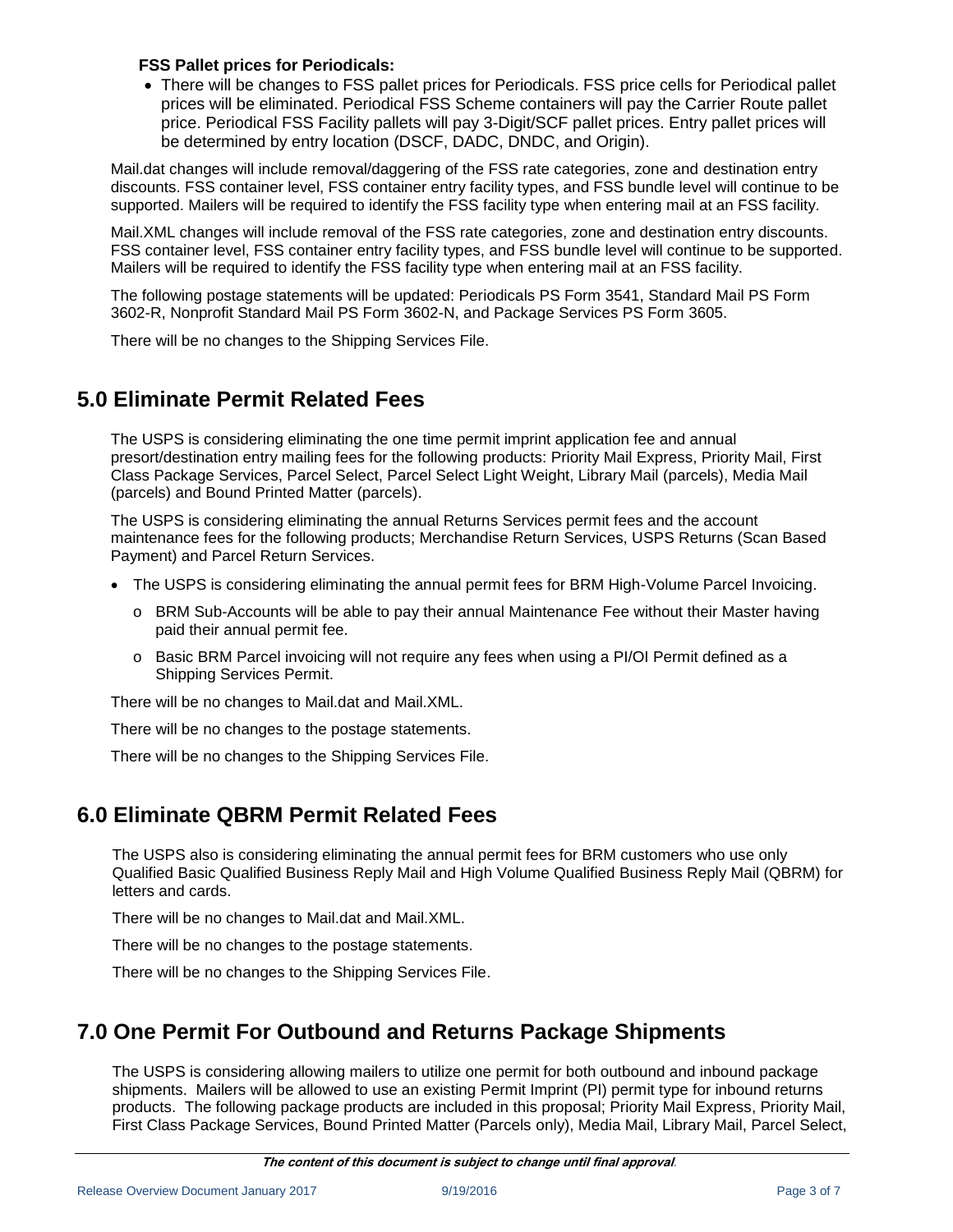Parcel Select Lightweight, Business Reply Mail (Parcels only), Merchandise Return Services, and Scanned Based Payment USPS Returns and Parcel Returns Service.

Customers wishing to utilize this Shipping Products Permit in January must use a Scan Based returns product. Customers currently using Business Reply Mail for parcels or Merchandise Return Service labels will be able to utilize the Shipping Products Permit in late March.

There will be no changes to Mail.dat and Mail.XML.

There will be no changes to postage statements.

There will be no changes to the Shipping Services File

### <span id="page-6-0"></span>**8.0 Update Weight Limit for Piece Pricing For Standard Mail Letters and Flats**

The USPS proposes to change the weight for piece pound pricing from 3.3 oz. to 4.0 oz. Piece/price pound prices will apply to pieces four ounces and greater.

There will be no changes to Mail.dat and Mail.XML. USPS will map the pieces from eDoc to the correct Postage Statement line based on the new weight ranges and pound based price weight requirements.

The following Postage Statements will be updated: Standard Mail PS Form 3602-R and Nonprofit Standard Mail PS Form 3602-N. This change is applicable to Nonautomation Nonmachinable letters, Carrier Route Nonautomation letters, Nonautomation flats, Carrier Route flats, EDDM flats and Carrier Route EDDM flats.

There will be no changes to the Shipping Services File.

### <span id="page-6-1"></span>**9.0 Standard Mail Heavy Letter Simplification**

The USPS is considering simplifying pricing for Standard Mail heavy letters:

The USPS is considering eliminating the 3.3 - 3.5 oz. weight break and remove the respective price cells for standard mail automation letters. In addition, this change updates the weight break for presort letters from 3.3 to 3.5 oz. The per piece weight limit will change from 3.3 oz. to 3.5 oz. This change is applicable to Automation letters, Nonautomation Machinable letters, Carrier Route Automation letters and Carrier Route EDDM letters only

There will be no changes to Mail.dat and Mail.XML. USPS will map the pieces from eDoc to the correct Postage Statement line based on the new weight ranges.

The following Postage Statements will be updated: Standard Mail PS Form 3602-R and Nonprofit Standard Mail PS Form 3602-N

There will be no changes to the Shipping Services File.

### <span id="page-6-2"></span>**10.0 Reduce Simple Sample Pricing Tiers**

The USPS is considering simplifying the pricing for Simple Sample volume.

The USPS is considering reducing Simple Sample volume based pricing tiers from six tiers to two tiers. The two tiers will be up to 200,000 and 200,001 and above.

There will be no changes to Mail.dat and Mail.XML.

The following Postage Statements will be updated: Standard Mail PS Form 3602-R and Nonprofit Standard Mail PS Form 3602-N

There will be no changes to the Shipping Services File.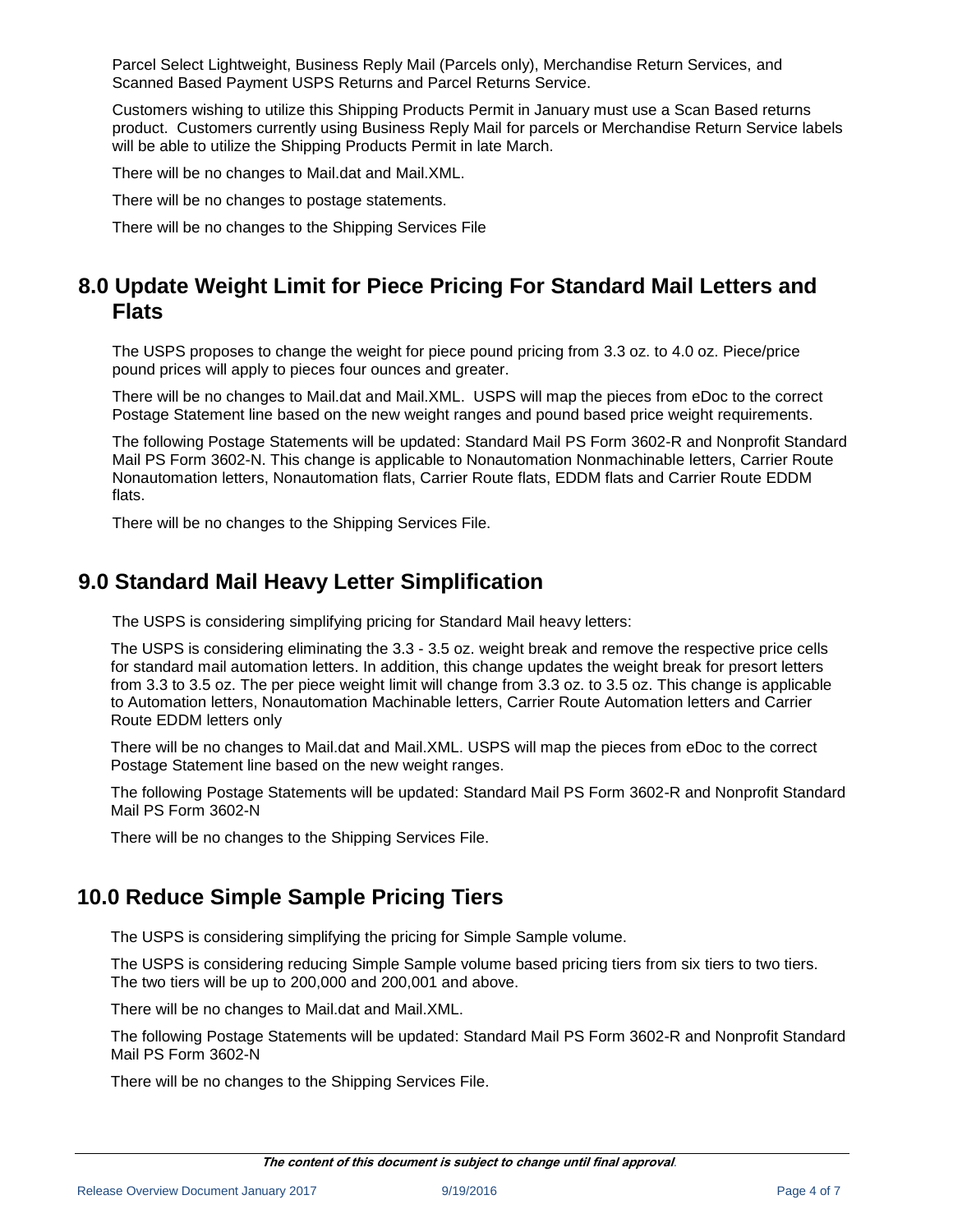### <span id="page-7-0"></span>**11.0 Alternate Postage name change to Share Mail and price tier changes**

The USPS is considering renaming Alternate Postage to Share Mail. This product is limited to Letters and Postcards and prefunding is no longer necessary with the Share Mail product.

Share Mail customers who wish to participate must provide a pre-approved mailpiece with a FIM E (Facing Identification Mark E pattern), Indicia and IMb. The USPS is considering removing the prefunding pricing tiers for Share Mail and instead have one price for letters (\$0.57) and one price for postcards (\$0.42) which will be charged post processing.

The customer pays for 100% of postage based on the number of IMb scans received to determine piece count. Automated invoicing process will deducts the funds from the mailers CAPS account.

IMbA will automatically send transactions to *PostalOne!*

### <span id="page-7-1"></span>**12.0 Informed Delivery eDoc Enhancement**

The USPS is considering creating a process by which mailers can provide additional supporting content (in the form of digital addresses or URLs) that can then be associated and displayed with the scanned images of mail pieces on the USPS Informed Delivery application dashboard, enhancing the customer's experience. This applies to letters and flats of all classes. Mailers can submit their eDoc with supporting URLs for Informed Delivery dashboard. In order to participate in Informed Delivery via eDoc, the Mail Owner MID information must be provided by the mailer.

Mail.dat changes include additions to support the new referenceable mail records to support linkage of marketing content URLs to mailings or individual mailpieces.

Mail.XML changes include additions to support the new referenceable mail records to support linkage of marketing content URLs to mailings or individual mailpieces.

There will be no changes to the Postage Statements.

There will be no changes to the Shipping Services File.

### <span id="page-7-2"></span>**13.0 First-Class Package Service Area Distribution Center Labeling List**

The USPS is considering enabling an optional labeling list for First-Class Package Service Area Distribution Center (ADC) to improve entry and service performance. Use of this list will allow mailers to make separations to the current FCPS Parcels processing network. New optional labeling list L015 will be created for First-Class Package Service ADC Parcels entered at ADC. L015 will follow the same structure as that of L004 First-Class Mail Letters.

The labeling lists will be published at FAST website and updated according to the following schedule:

- November 1, 2016: Initial draft of new labeling list L015. Distributed on Postal Pro and through MTAC
- December 1, 2016: Publish update to L015 as part of the December labeling list product within FAST. Effective January 1, 2017 for mailer use. L003 may not be used after February 1, 2017.
- January 1, 2017: Publish update to L015 as part of the January labeling list product within FAST. L003 will not be in January labeling list. Mailers may still use L003 published in December label list product.
- February 1, 2017: Mailers must use the labeling lists published on January 1, 2017

There will be no changes to Mail.dat and Mail.XML.

There will be no changes to the Postage Statements.

There will be no changes to the Shipping Services File.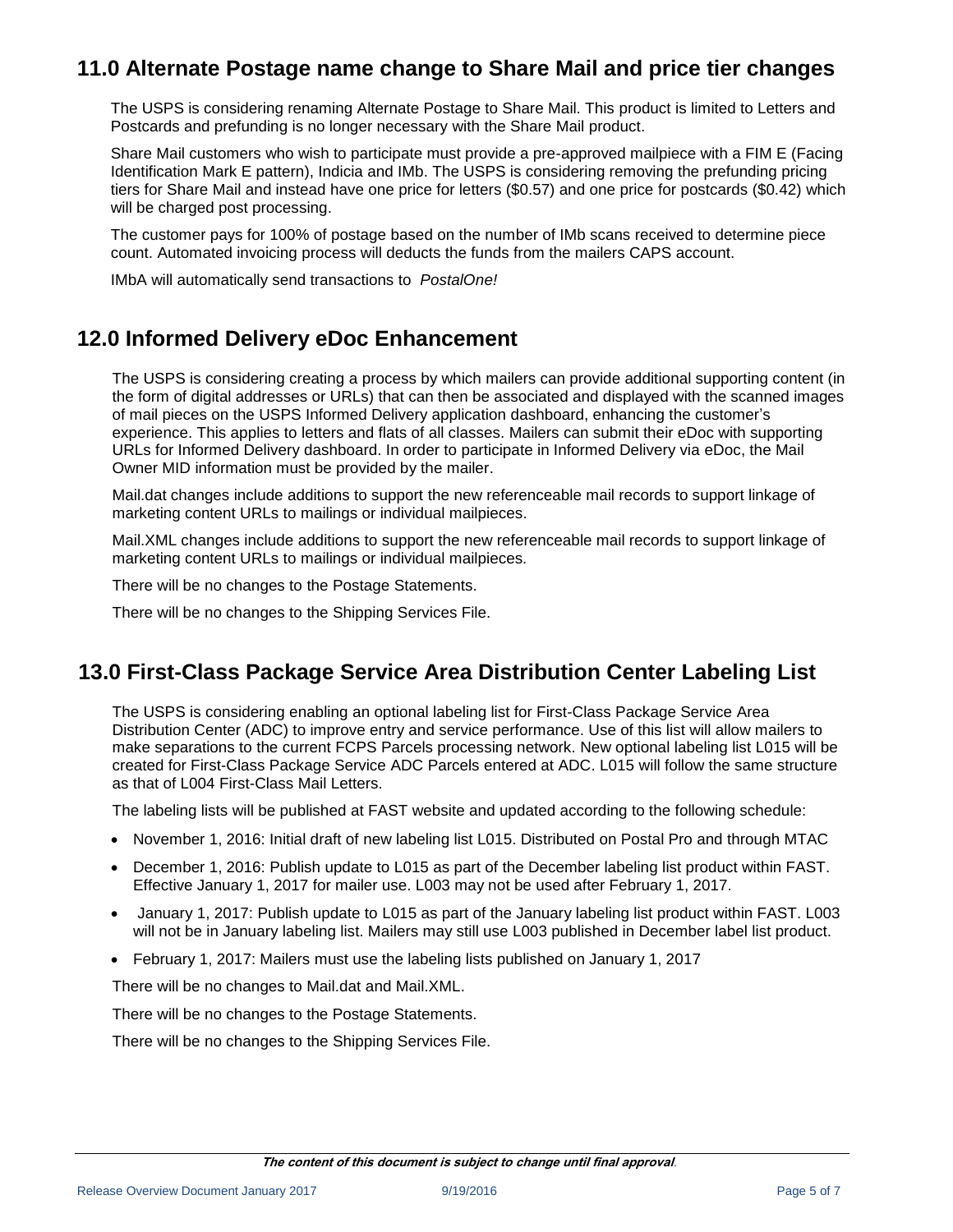### <span id="page-8-0"></span>**14.0 Adjust Forwarded Fee to Two Decimal Places**

The Forwarded Fee prices for Standard Mail letters and flats are set three places to the right of the decimal. The USPS is considering adjusting the prices to two places to the right of the decimal.

There will be no changes to Mail.dat and Mail.XML.

There will be no changes to the Postage Statements.

There will be no changes to the Shipping Services File.

### <span id="page-8-1"></span>**15.0 Premium Forwarding Service Commercial Enhancement**

The USPS is considering supporting four new flat rates for Premium Forwarding Service Commercial (PFSC), for Half Tray Flat Rate and Full Tray Flat Rate, supported for Priority Mail and Priority Mail Express. Special trays will be used.

Mail.dat and Mail.XML will not require changes.

There will be no changes to the external Postage Statements.

The Shipping Services File will require adding two new rate indicators F5 = Full Tray and F6 = Half Tray to support Flat Rate Full tray and Half Tray prices for Priority Mail (Mail Class = PM) and Priority Mail Express  $(Mail Class = EX).$ 

### <span id="page-8-2"></span>**16.0 Mailing Promotions for 2017**

The USPS is considering adding the following promotions to the 2017 calendar:

- 1. Share Mail product to become part of the 2017 Earned Value promotion: USPS proposes to incorporate the Share Mail product (formerly, Alternate Postage) as part of promotions which often serves as a reply mail mechanism. Those mailpieces would be counted during the promotion and receive a certain credit per piece amount which results in Earned Credit.
- 2. Support a small business-based promotion. This promotion would be a new, 'discount-at-the-time-ofmailing' type promotion to encourage small businesses to participate in the Mailing Promotions. The discount that the mailer receives is capped by either the total number of mailpieces or the total postage dollar amount available for the incentive.

There will be no changes to Mail.dat and Mail.XML.

There will be no changes to the Postage Statements.

There will be no changes to the Shipping Services File.

### <span id="page-8-3"></span>**17.0 Change Name of Standard Mail to USPS Marketing Mail**

The USPS is considering changing the product name of Standard Mail to USPS Marketing Mail. All postage forms and reports will be updated to reflect the name change.

There will be changes to the Postage Statements. The following Postage Statements will be updated: PS Form 3602-C, PS Form 3602-EZ, PS Form 3602-N, PS Form 3602-NR, and PS Form 3602-R.

There will be no changes to the Shipping Services File.

There will be no changes to Mail.dat and Mail.XML.

### <span id="page-8-4"></span>**18.0 Collect on Delivery with Hold for Pickup**

The USPS is considering redesigning the Collect on Delivery (COD) service to require that the package is held at the Retail office under the Hold for Pickup (HFPU) service. COD mail will be held at the Retail